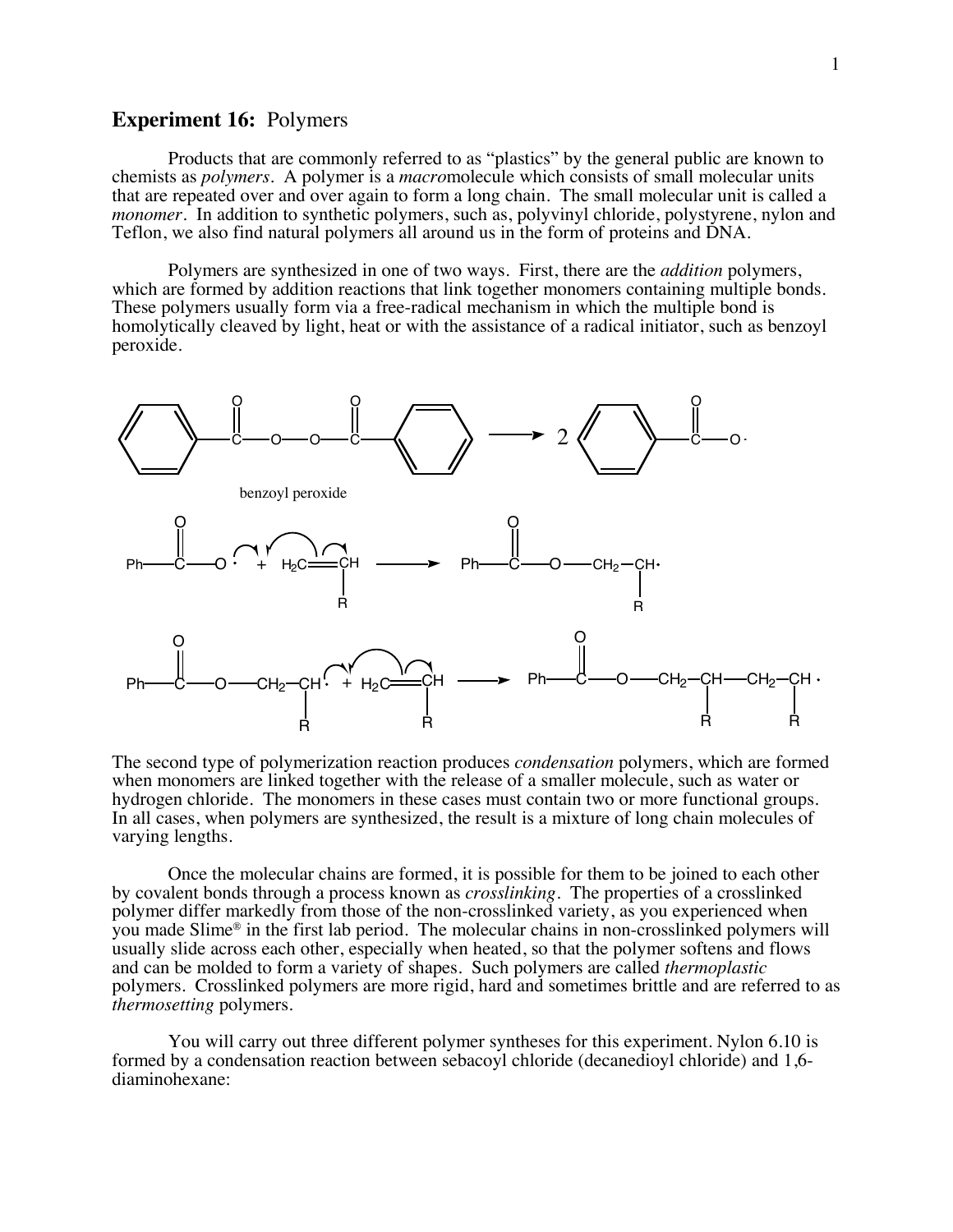

The amide bond which connects the monomers in the nylon molecule is the same kind of bond that is found in proteins where it is referred to as a peptide bond. In the preparation that you will perform, the polymer forms at the interface between two immiscible solutions and is drawn out as a long rope. Nylon is used in textiles, bristles and high impact sporting equipment.

The second condensation polymerization you will carry out is a reaction between phenol and formaldehyde to produce a polymer known as Bakelite (see mechanism at the top of the next page).



Bakelund performed this synthesis at the beginning of the twentieth century, producing the first synthetic polymer. Crosslinking occurs when the polymer is heated. Many years ago, Bakelite could be found in electrical plugs, switches and the handles of pots and pans.

Polystyrene, a polymer which foams readily and serves as a good insulator, is synthesized from styrene via a free radical polymerization. Instead of synthesizing polystyrene, you will prepare a *co-polymer*, an addition polymer which contains two different monomer units that are present in either a random or alternating arrangement, using styrene and maleic anhydride.



You will carry out this co-polymerization under free radical conditions with the help of the radical initiator benzoyl peroxide. Note that the styrene radical that is generated is stabilized by resonance delocalization, which is why styrene is such a good polymerization substrate (see bottom of next page). The properties of the resulting co-polymer will be different from those of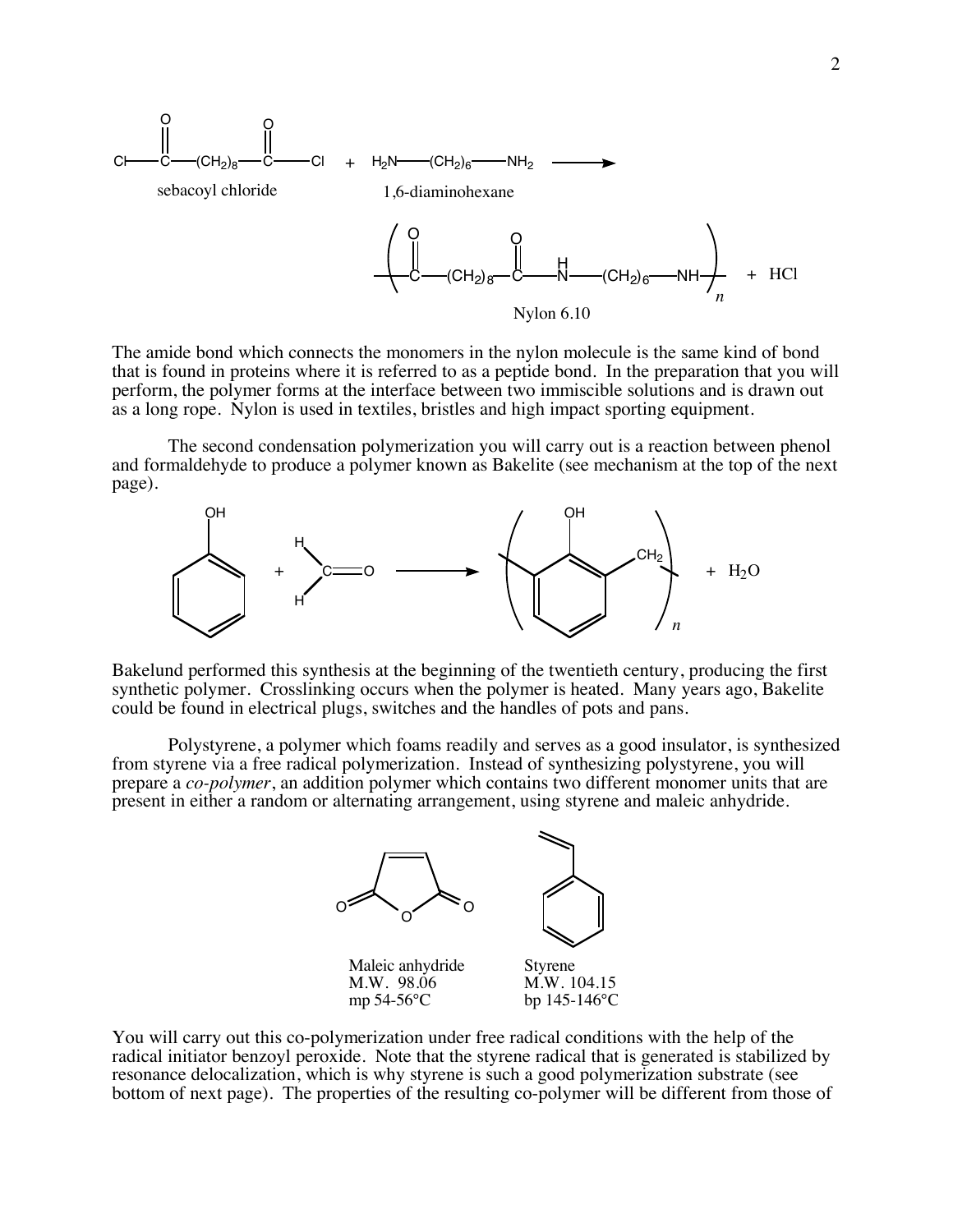

**Figure 1.** Mechanism for the formation of Bakelite



**Figure 2.** Resonance forms for styrene radical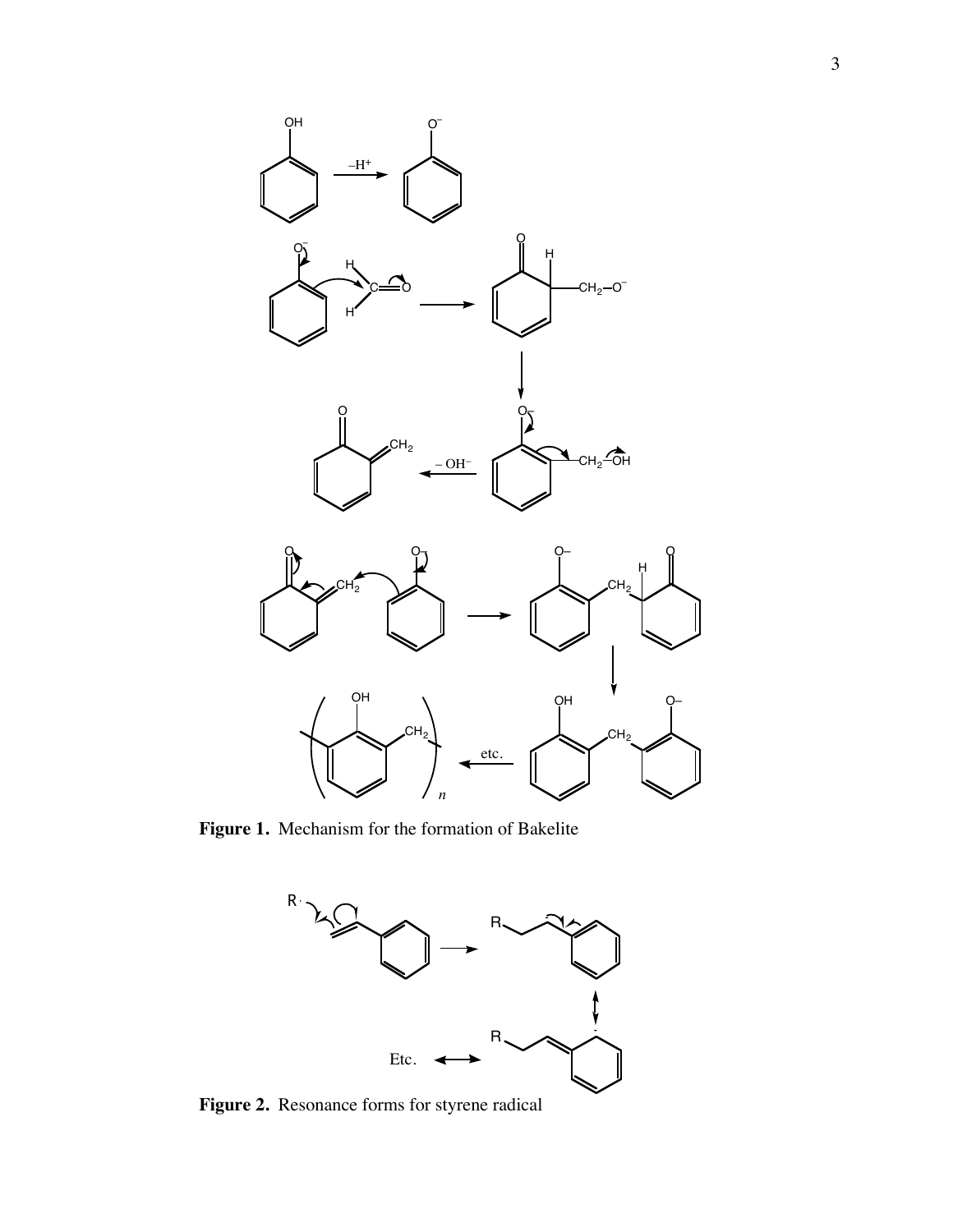polystyrene. The anhydride bonds can be hydrolyzed to form the sodium salt of the corresponding diacid, and the co-polymer is often coated onto cellulose acetate yarns in this form to reduce the buildup of static charge as well as to improve fiber adhesiveness and abrasion resistance.

#### **Outline** the steps of the following procedures.

## **Part 1.** *Nylon by Interfacial Polymerization*

A solution has been prepared with a concentration of 0.59 M 1,6-diaminohexane **(contact hazard!)** dissolved in sodium hydroxide solution. Add 10 mL of this solution to a 50 mL beaker. Obtain 10 mL of a 0.29 M solution of sebacoyl chloride in hexane **(contact and vapor hazard! lachrymator!)**, and transfer it to the beaker by slowly pouring the solution down the interior wall. Allow the reaction mixture to stand undisturbed for about 1 minute as a white film of Nylon polymer forms at the liquid interface.

### **Do not pour any chemicals from this experiment down the sink since this will clog the drains!**

Reach into the *center* of the beaker with forceps, and grasp the Nylon film at the interface. *Slowly*, pull up a polymer strand vertically out of the solution and wrap the top of the strand around the center of a large test tube (25 x 150 mm). Wind the Nylon thread around the test tube by rotating it, taking care to continue drawing the polymer strand from the *center* of the beaker at a steady rate. If the Nylon snaps, a fresh strand can be generated with the forceps; however, it should be possible to continue drawing an unbroken Nylon strand until the bulk of the reaction mixture has been consumed.

Rinse the excess solvent from the surface of the Nylon spool by rotating the test tube under a stream of tap water. Slide the Nylon from the test tube as an intact loop by inserting a metal spatula between the polymer and the glass surface. Observe the physical appearance and texture of the Nylon, and test the tensile strength of the wet Nylon by stretching the loop until it snaps. Lay the polymer on a paper towel to drain (blotting it between two towels will speed up the drying process). Remove a small amount of the polymer to test its solubility in toluene, acetone and methanol. Weigh the polymer now, then store it in your drawer and weigh it again next week.

**Do not pour any chemicals from this experiment down the sink!** In cleaning the reaction beaker and test tube, residual deposits of Nylon fiber may be removed satisfactorily by scraping with a metal spatula.

### **Part 2.** *Condensation Polymerization of Phenol and Formaldehyde: Bakelite*

### **Caution! Phenol is a toxic substance and can cause serious burns. Wear gloves when handling and avoid contact with skin!**

### **Formaldehyde is a suspected carcinogen and should also be handled with gloves.**

Place 3.0 mL of liquefied phenol and 10 mL of 37% (by weight) aqueous formaldehyde solution in a 25 mL round-bottom flask. Add 1.5 mL of concentrated aqueous ammonia to the solution, and swirl the flask to completely mix the contents. Reflux the reaction mixture using a thermowell (it is important that it actually reach the boiling point). Watch the solution as you heat it and note when it becomes cloudy. Heat for 5 minutes beyond the point where it turns cloudy (about 15-20 minutes of reflux in total).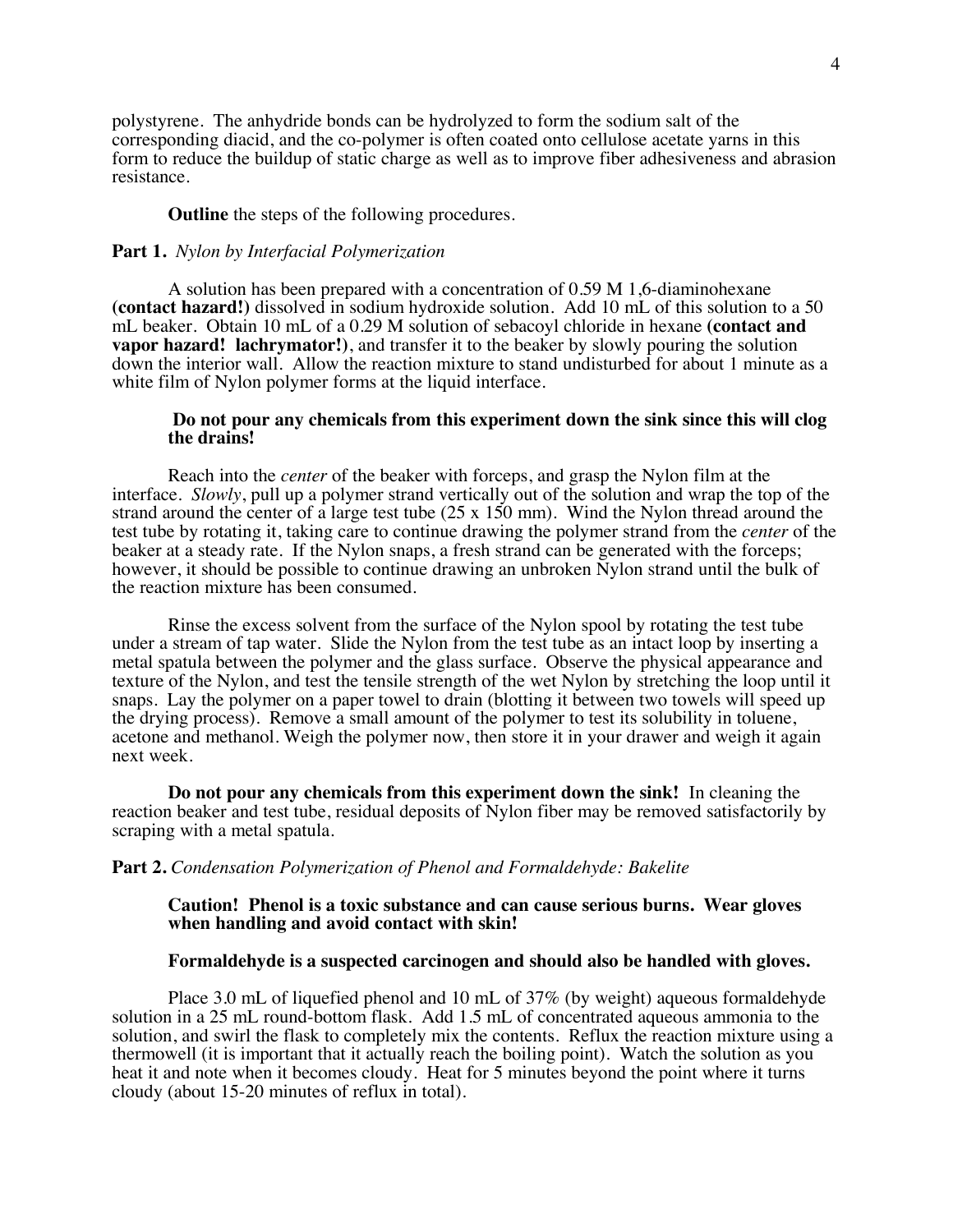Pour the warm reaction mixture into the *test tube provided by your TA*. **Immediately wash out your round-bottom flask with acetone!** At this point, the solution in the test tube will consist mostly of a cloudy, upper layer and a smaller, darker, lower layer. Remove the cloudy upper layer using a Pasteur pipet and dispose of it in the appropriate **Byproducts jar**.

While warming the test tube over a steam bath, add acetic acid dropwise to the thick mixture. Stir the contents of the test tube with a wooden stick during this addition. Add the acid just until the solution is clear (1-2 mL). Avoid adding too much acetic acid. Plug a temperature probe into a hot plate, and heat a beaker of water to  $60-65^{\circ}$ C. Heat the mixture for 30 minutes in this water bath. Place the wooden stick in the center of the polymer in the test tube, and label the test tube **clearly** with your name, lab period and TA's name. Give the test tube to your TA, and it will be placed in an 80-85° oven. The polymer will be removed from the oven the next morning and returned to you in lab next week. At that time, you will break up some of the polymer into small pieces and test its solubility in toluene, acetone and methanol.

### **Part 3:** *Synthesis of a Co-polymer of Styrene and Maleic Anhydride*

### **Caution! Styrene has irritating vapors. Use only in the fume hood. Avoid contact and keep it away from flames.**

#### **Maleic anhydride is corrosive and toxic.**

## **Benzoyl peroxide is a flammable solid that may explode on heating or impact. Use only a small amount. Do not leave benzoyl peroxide in contact with paper, cloth or wood and clean all spills immediately with water.**

In a *dry* 100 mL round bottom flask, mix 2.5 mL (4.6 g) of styrene with 1.5 g of maleic anhydride, 30 mL of toluene and 0.1 g of benzoyl peroxide (dispense using a plastic spoon). Swirl the flask until most of the solid material has dissolved (may still be somewhat cloudy) and add a boiling chip. Reflux the reaction mixture, using a thermowell, for 15 minutes. Note when a precipitate forms.

Allow the reaction mixture to cool to room temperature, then add 10 mL of methanol and stir with a glass rod. Collect the product by vacuum filtration, wash it with methanol, remove the boiling chip, and allow it to dry. Place the filtrate in the appropriate **Byproducts** jar.

Test the solubility of the polymer in toluene, acetone and methanol. Spread the polymer on a piece of filter paper or a watchglass and leave it in your drawer. Weigh the dry polymer next week.